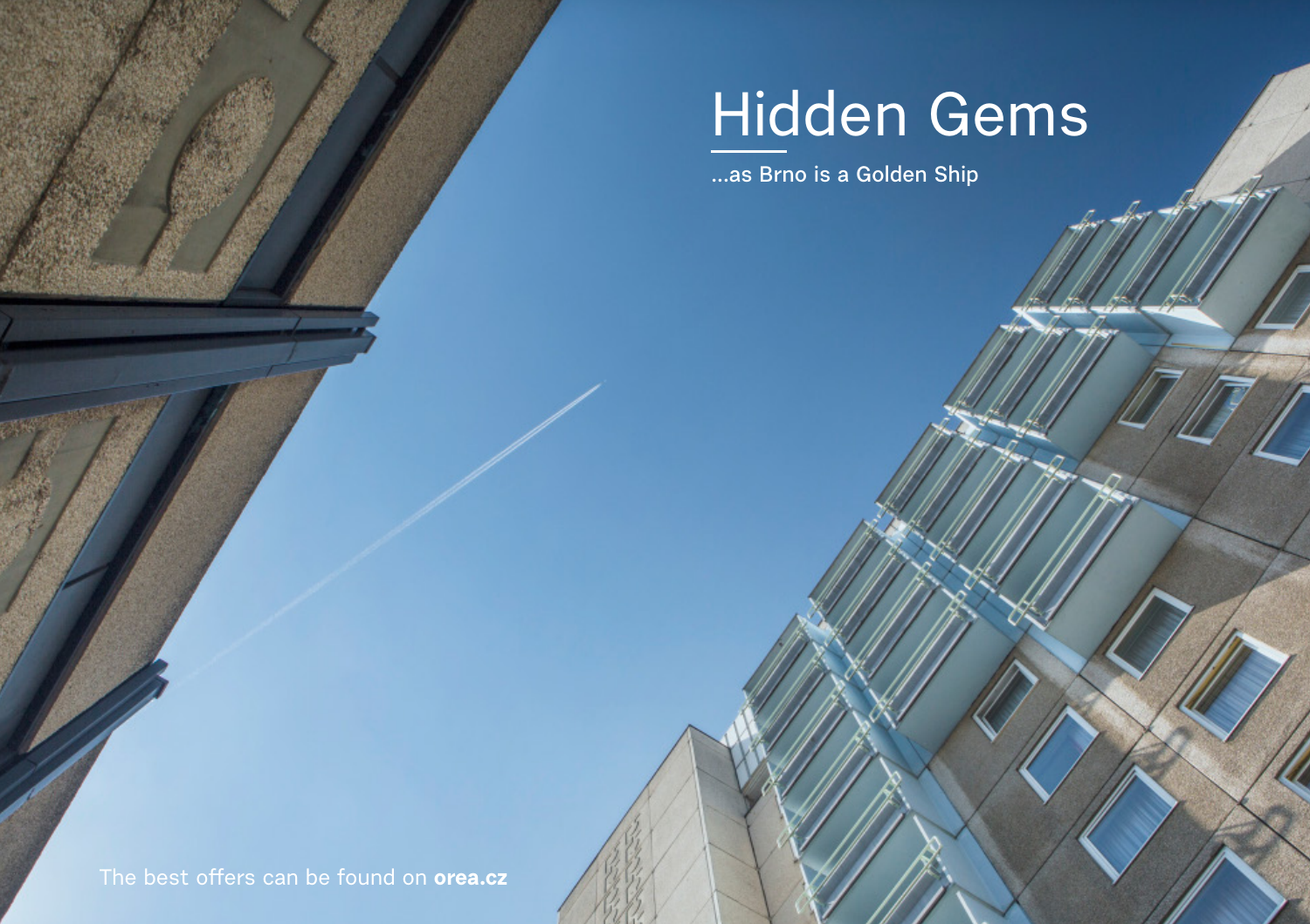### **Dear guests,**

exploring Brno as a tourist is easy and it wouldn't take you long. However, if you try to soak up its atmosphere and see it like a local, you will find out that Brno is much more than you might have thought. And you will also find out that love at first sight does exist... Happy exploring! Yours, OREA Congress Hotel Brno Team

#oreacongresshotelbrno #oreahotels #oreabavi #ceskobezstarosti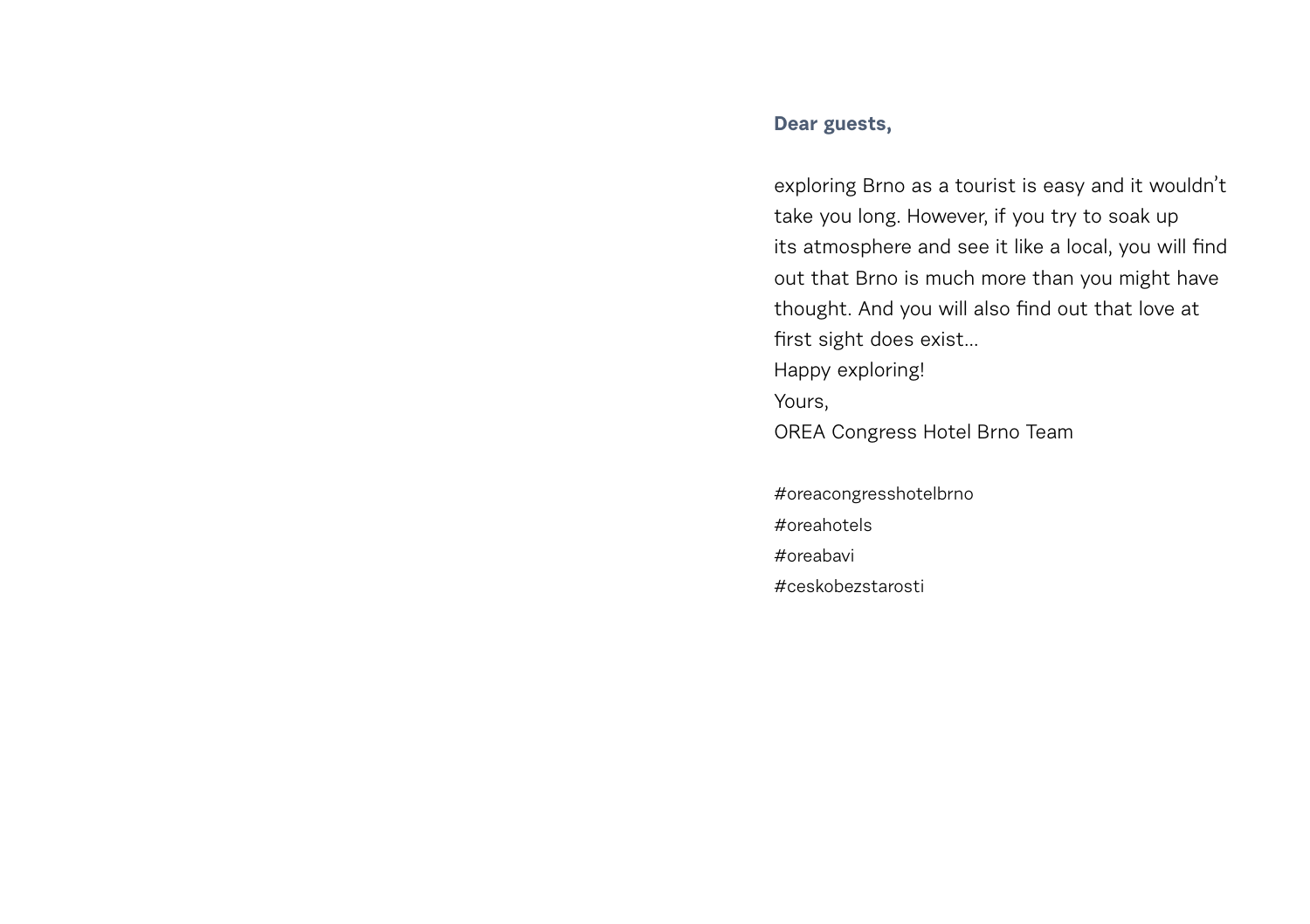

# **1 KAMENNÁ KOLONIE (STONE COLONY)**

**Website** 



On foot

One of Brno's working-class quarters, which were once numerous, is Kamenná kolonie (Stone Colony), often simply called "Kamenka." It is situated in an exhausted quarry and you can see the roofs of its small houses from our hotel's windows overlooking the Svratka River. You can also take a pleasant walk there.



Website [www.kamenka.eu](http://www.translatetheweb.com/%3Fref%3DSERP%26br%3Dro%26mkt%3Den-WW%26dl%3Den%26lp%3DCS_EN%26a%3Dhttp%253a%252f%252fwww.pruvodcebrnem.cz%252fkamenna-kolonie)

Website



# **JAKUBSKÉ NÁMĚSTÍ (ST. JAMES SQUARE)**





On foot



### Jakubské náměstí (St. James Square) is one of the Brno squares situated in the city centre. Its prominent feature is the 13th-century St. James Church, which takes up most of the square. Often called "Jakubák", this square is well-known as a centre of social activities with a cosmopolitan and vibrant atmosphere. There are many pubs, restaurants, cafés and bars, which attract both the locals and tourists.

[www.gotobrno.cz/misto/jakubske-namesti/](https://www.gotobrno.cz/en/place/st-james-square-jakubske-namesti/)







# **3 ZELNÝ TRH (VEGETABLE MARKET)**



This is a square with a market, fountain, sculptural group and two theatres. Since time immemorial, Zelný trh has been a place where the inhabitants of Brno can buy fruit, vegetables, flowers, etc. The lower part of the square is where you can find the entry to and exit from the Labyrinth, a system of unique medieval underground tunnels and cellars.

#### Website

[www.gotobrno.cz/misto/zelny-trh/](https://www.gotobrno.cz/en/place/zelny-trh-vegetable-market/)



**4**

## **MINTAGE CELLAR**

Website



On foot



This complex comprises the cellar of the house of the masters of the mint and the reconstructed cellars of the New Town Hall. The exhibition is focused on the now almost forgotten craft of mintage in Brno and Moravia and it also tells the story of the historical development of this location of the city from the Middle Ages until the present.

#### Website

[https://ticbrno.cz/podzemi/mincmistrovsky-sklep](https://www.gotobrno.cz/en/place/mint-masters-cellar-mincmistrovsky-sklep/)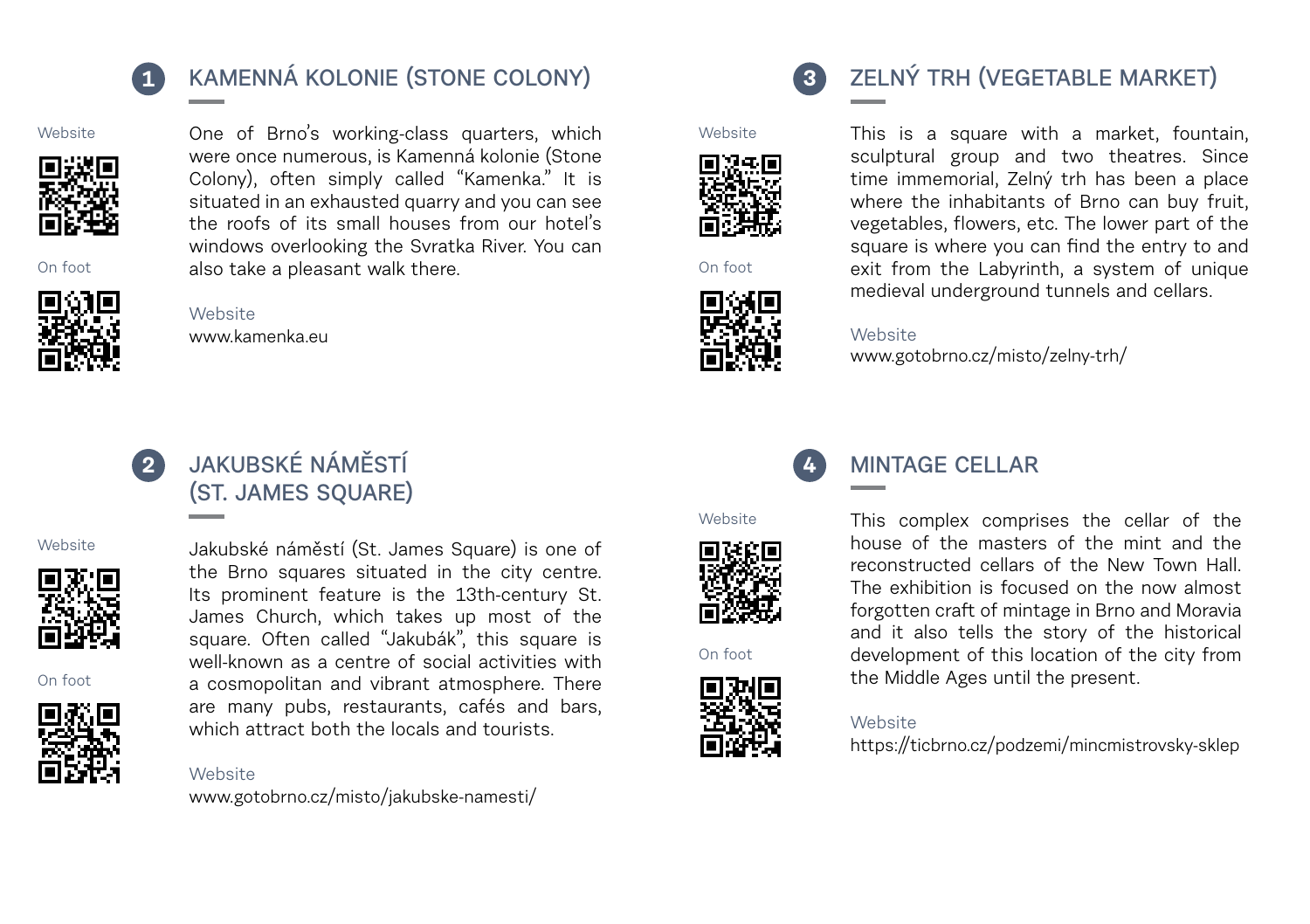

# **5 VEVEŘÍ CASTLE**

Website



By car



Website [https://www.hrad-veveri.cz/cs](https://www.gotobrno.cz/en/place/veveri-castle/)

# **6 JUNGLE PARK**





Jungle Park is a ropes course situated about 2 kilometres from our hotel. This sports and recreation area is located in a beautiful forest around the Svratka River. It is for anybody who wants to have an extraordinary experience in the tops of trees.

Another site frequented by tourists is Veveří Castle, towering on a rock close to the Brno Reservoir. There is a bridge for pedestrians and cyclists over the reservoir near the castle. Veveří Castle is one of the largest and oldest castle areas in the Czech Republic. You can also take a boat trip to get to the castle.

# By car



**Website** 

[https://www.junglepark.cz/](https://www.junglepark.cz/en)







**7 LLAMA CENTRE**

Come and look at llamas from up close in a former limestone quarry called the Jungle! In the Llama Centre you can see alpacas as well as sheep, goats and rabbits. The area is freely accessible to visitors on Saturdays, Sundays and public holidays and in the summer it is also open on Wednesdays. The Llama Centre is situated on the opposite side of Brno, in Maloměřice, and the best way to get there is by car.

#### Website

[https://www.lamacentrum.cz/](https://www.translatetheweb.com/%3Ffrom%3Dcs%26to%3Den%26ref%3DSERP%26refd%3Dwww.bing.com%26dl%3Den%26rr%3DUC%26a%3Dhttps%253a%252f%252fwww.lamacentrum.cz%252f)

#### Website



By car



**8 PLANETARIUM AND OBSERVATORY**

Fly to space, look into the micro world, discover the mystery of life, enter the realm of imagination, learn about the future and be part of a science fiction story. All of that and more can be experienced at Brno's planetarium and observatory, which is a centre popularising different branches of science, especially those dealing with inanimate nature. The main emphasis is, of course, on astronomy but we also pay attention to geology, chemistry, physics, mathematics, geography and many other fields. Everything is explained in a comprehensible, entertaining and interactive way.

**Website** [https://www.hvezdarna.cz/](www.hvezdarna.cz/en)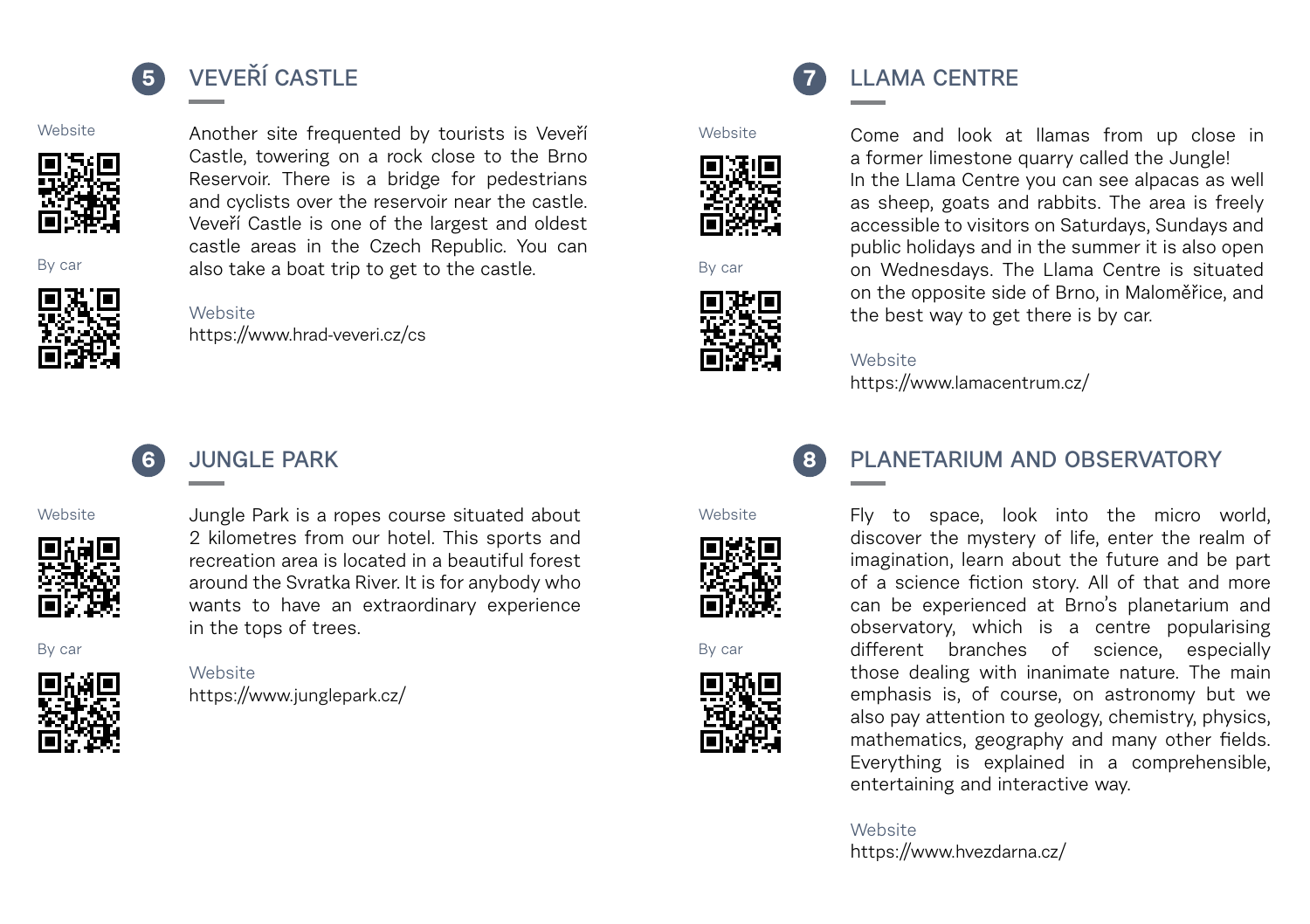

# **9 BRUNO FAMILY PARK**

[https://www.brunofamilypark.cz/](https://www.brunofamilypark.cz/en/)

**Website** 



BRUNO Family Park Brno is an amusement park where children can spend their free time in an active way. Amusements, fun and a great place for family trips!

By car



# **10 10 – Z BUNKER**

Website

Website



On foot



This was originally an air-raid shelter. It was built during WWII to protect the inhabitants of Brno against the US and Soviet army bombing. In 1946 a Löwy and Šmíd wine wholesale store was opened in it but it was confiscated by the Communists a mere two days after the February 1948 coup. It was refashioned into a nuclear bunker (finished in 1959), which was supposed to shelter for three days up to 500 persons important for the management of the city and region. In 2016 the bunker, located in the city centre, was made accessible to the public as a rare technical heritage site.

If you have strong nerves, you should definitely try the night tours focused on the technical equipment of the shelter.

### **Website** [https://10-z.cz/](https://10-z.cz/en/)